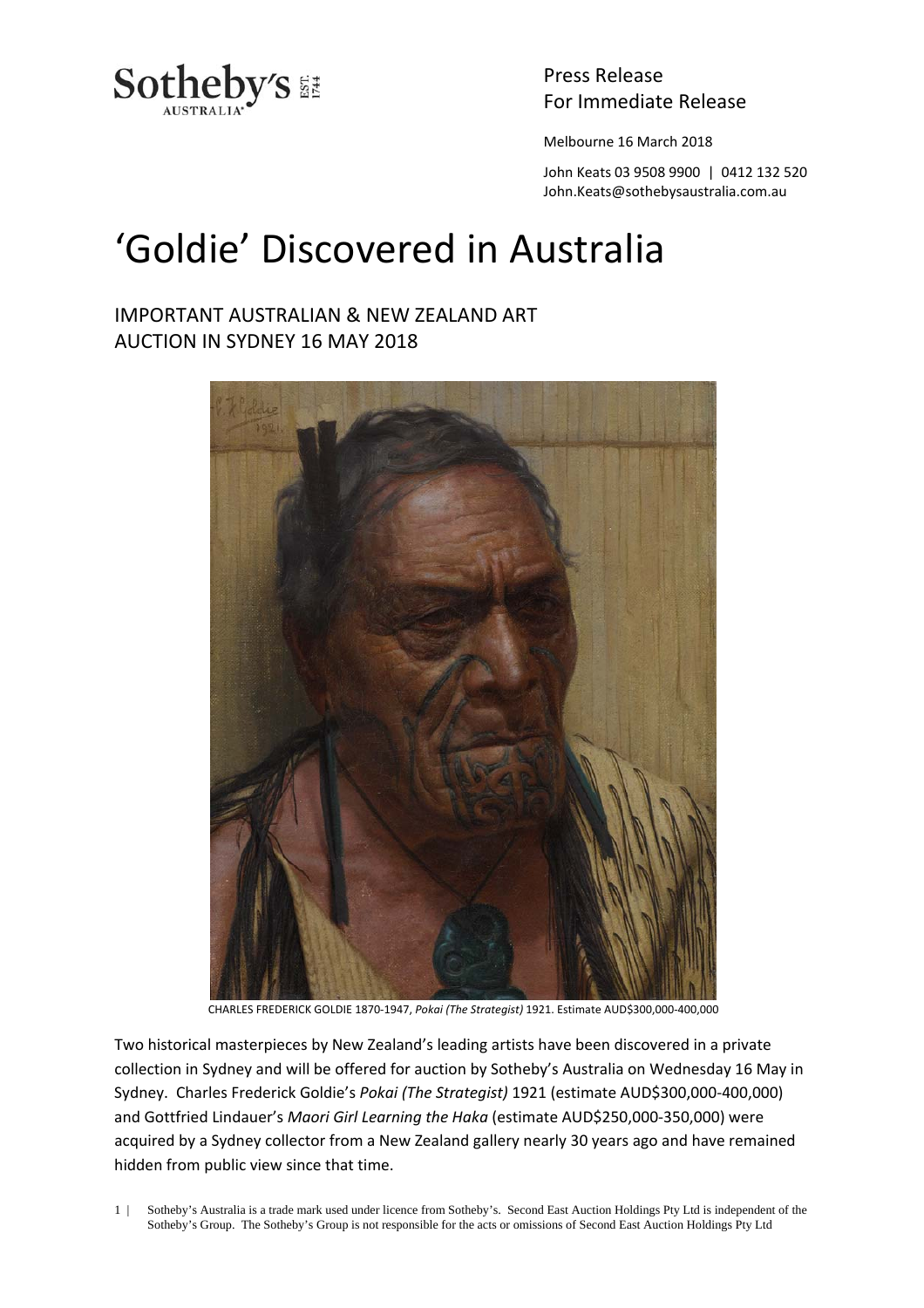

New Zealand born and French trained Charles Frederick Goldie is one of the most highly regarded New Zealand artists of the 20th century. After briefly running an art academy with his former tutor, in 1901 Goldie began to travel and document the Māori people, as well as those that visited Auckland when attending the Native Land Court. Goldie had great respect for the Māori culture, and was devoted to preserving the heritage of the Māori people through his art. His devotion to capturing the fine detail of his sitters ultimately culminated in his death from complications of lead poisoning – it is reputed that Goldie licked the end of his paint brush



GOTTFRIED LINDAUER 1839‐1926, *Maori Girl Learning the Haka*. Estimate AUD\$250,000‐350,000.

to get a finer point. *Pokai (The Strategist)* is an exceptional example of Goldie's portraiture, capturing the resolute wisdom of a Māori elder.

Gottfried Lindauer was trained at the Academy of Fine Arts in Vienna. Following his studies, he was engaged to paint religious themes including frescoes for the churches of Austria. Gaining in notoriety for his work, many prominent people commissioned him to paint their portraits. To avoid Austrian military service, Lindauer travelled to Germany and subsequently onto New Zealand in 1874. Portraiture was a lucrative source of income in the remote colony of New Zealand. Initially occupied with commissions from Pākehā (European) settlers, including leading churchmen, local politicians and the mercantile elite, Lindauer subsequently received commissions from prominent Maori chiefs, as the artist accurately recorded their facial tattoos, clothing, ornaments and weapons. Lindauer's *Maori Girl Learning the Haka* provides an intimate and rare insight into Māori culture, as a young child is taught by her elders the tribal dance. Lindauer's works are held in many public collections including the Royal Collection Trust, United Kingdom.

Geoffrey Smith, Chairman of Sotheby's Australia commented: 'Sotheby's Australia is honoured to be entrusted with two exceptional and historically significant works of art by New Zealand's greatest artists, Charles Frederick Goldie and Gottfried Lindauer. Both artists have international reputations for their unique depiction of Māori people and their cultural traditions and Lindauer was the subject a major exhibition *Gottfried Lindauer: The Māori Portraits* at the Alte Nationalgalerie in Berlin in 2014‐2015.'

- The auction record for Charles Frederick Goldie is AUD\$1,205,148 (NZD\$1,339,500) achieved in Auckland in 2016
- The auction record for Gottfried Lindauer is AUD\$211,163 (NZD\$220,836) achieved in London in 2016

<sup>2 |</sup> Sotheby's Australia is a trade mark used under licence from Sotheby's. Second East Auction Holdings Pty Ltd is independent of the Sotheby's Group. The Sotheby's Group is not responsible for the acts or omissions of Second East Auction Holdings Pty Ltd